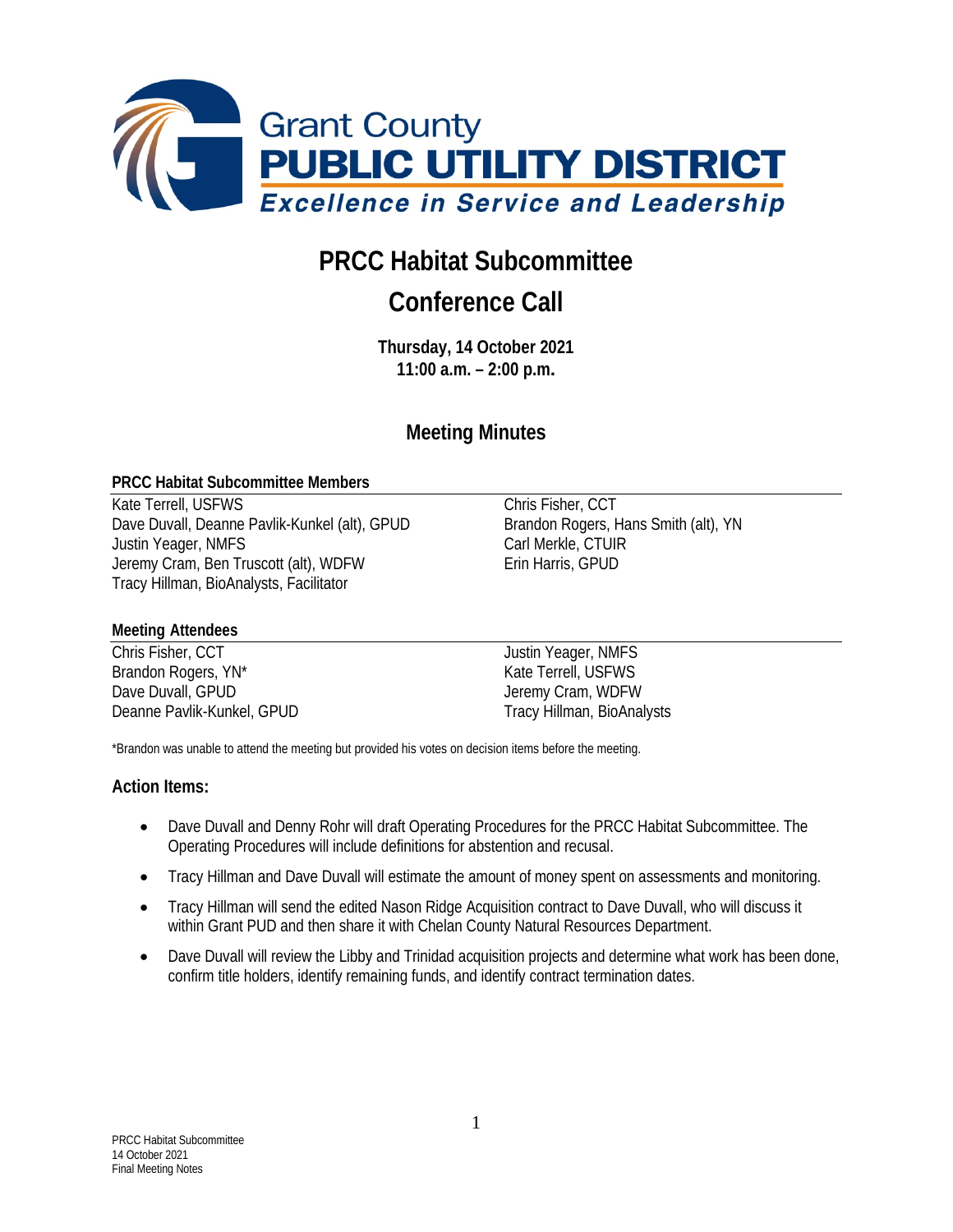## **I. Welcome and Introductions**

Tracy Hillman welcomed everyone to the meeting and noted that the PRCC Habitat Subcommittee and HCP Tributary Committees will meet jointly to review and discuss the Nason Ridge Stewardship Plan. Following that discussion, the PRCC will take a short lunch break and reconvene to discuss PRCC Habitat Subcommittee items.

## **II. Nason Ridge Stewardship Plan Review (with HCP Tributary Committees)**

As part of funding the Nason Ridge Acquisition Project, the PRCC Habitat Subcommittee and Rock Island Tributary Committee required that they be given an opportunity to review and approve the Nason Ridge Stewardship Plan. The sponsor (Chelan County Natural Resources Department; CCNRD) provided the Habitat Subcommittee and Tributary Committee with the Nason Ridge Community Forest Management Plan (hereafter referred to as "NRCFMP") dated 25 November 2019. The PRCC Habitat Subcommittee joined representatives from the Tributary Committees to review and discuss the NRCFMP and supporting documents. In addition to reviewing the NRCFMP and supporting documents, they also carefully reviewed the letter from CCNRD and Western Rivers Conservancy dated 21 July 2021. The letter provided the sponsor's responses to the Habitat Subcommittee's requests and requirements regarding management of the property.

The 21 July 2021 letter clearly indicated that several of the requirements identified by the Habitat Subcommittee would be addressed in the Stewardship Plan. Indeed, in several locations in the letter, the response to a Subcommittee requirement was, "We will reflect this requirement in the Stewardship Plan." The Habitat Subcommittee looked through the NRCFMP (which was assumed to be the Stewardship Plan) and tried to find where their requirements were addressed. Unfortunately, they were unable to find where their requirements were addressed in the NRCFMP, which makes sense given that the NRCFMP is dated 25 November 2019 and the letter was dated 21 July 2021. Therefore, the Habitat Subcommittee could not approve the NRCFMP as the Stewardship Plan at this time. The Habitat Subcommittee requested that the sponsor update the NRCFMP as they indicated they would in their 21 July 2021 letter or prepare an addendum to the NRCFMP. The Habitat Subcommittee is willing to review an updated NRCFMP or an addendum to the NRCFMP. If the sponsor intends to update the NRCFMP, they need to identify in the NRCFMP where each of the Habitat Subcommittee's requirements are addressed. Importantly, the Subcommittee will not approve funding for any restoration actions on the property until they approve a Stewardship Plan. Thus, they made no official decision on the Specification Sheet titled, "Nason Ridge Road Decommissioning and Treatment" (see discussion below).

### **III. Lunch Break**

### **IV. Agenda Review**

The PRCC Habitat Subcommittee approved the agenda with the addition of reviewing Nason Ridge contract language, modifications to the Project Update List, and discussion on funds remaining in two WDFW acquisition projects.

## **V. Approve August Meeting Notes**

Habitat Subcommittee members approve the 9 September 2021 meeting minutes.

### **VI. Review Action Items**

The Subcommittee reviewed the following action items from the August meeting:

• Dave Duvall and Denny Rohr will draft Operating Procedures for the PRCC Habitat Subcommittee. The Operating Procedures will include definitions for abstention and recusal. **In Progress. Dave Duvall will continue to follow up with Denny Rohr to complete the Operating Procedures. Dave noted that we already have some new procedures since Tracy Hillman began facilitating the Habitat Subcommittee.**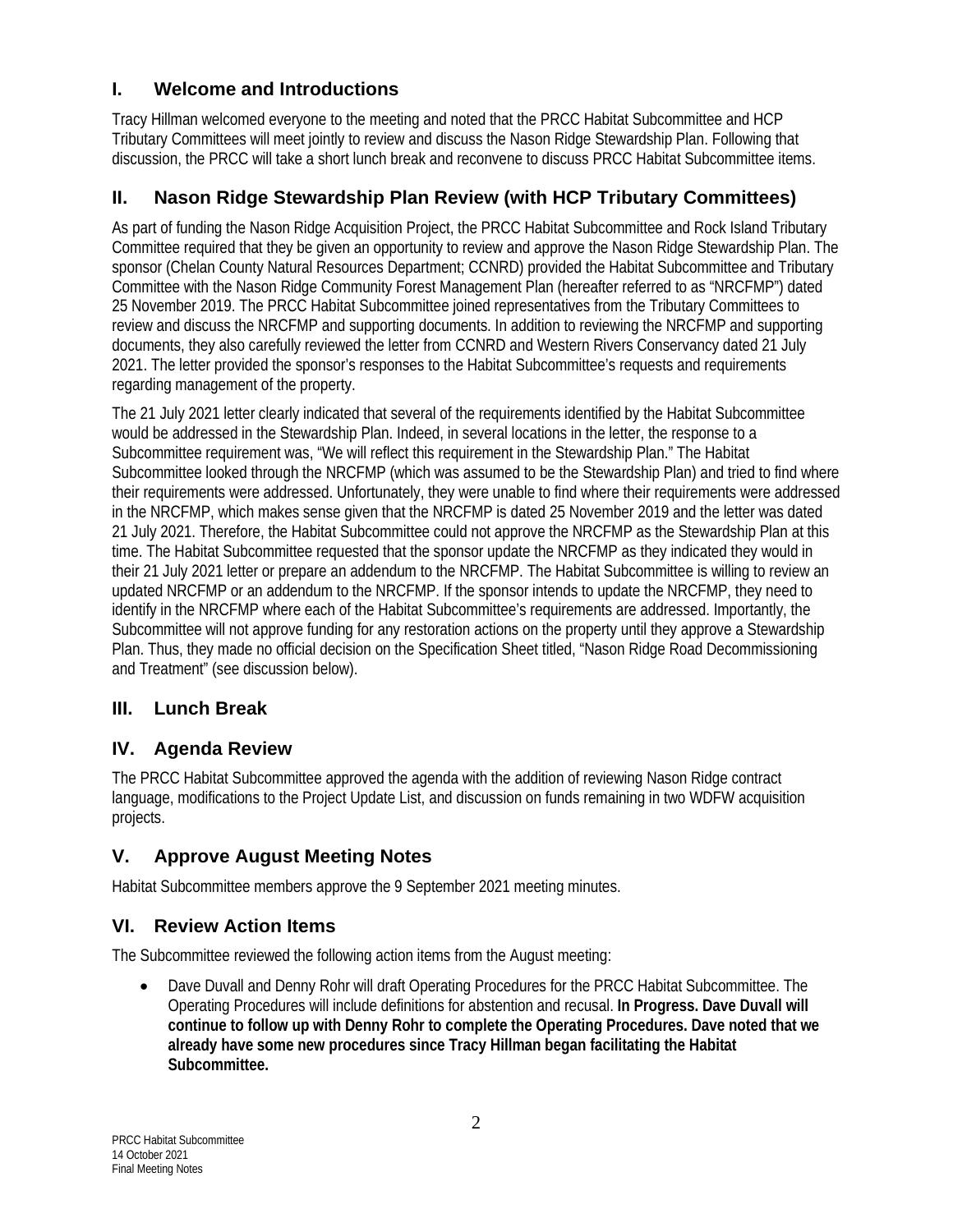• Tracy Hillman and Dave Duvall will estimate the amount of money spent on assessments and monitoring. **In Progress. Dave Duvall, Deanne Pavlik-Kunkel, Erin Harris, and Tracy Hillman will review all the funded projects and classify them into project types. Members are welcome to participate in the review.** 

## **VII. Project Updates**

Members of the Habitat Subcommittee provided the following updates on funded projects:

- **Toole/Mardini/Jawa Acquisition Project** Dave Duvall reported that the acquisition is closing today (14 October 2021). Dave indicated that there was a discrepancy in funding between what the Habitat Subcommittee approved and what the sponsor (CDLT) invoiced. The invoice included additional costs that were not reflected in the request to the Habitat Subcommittee. He said he informed the sponsor that Grant PUD can only provide the amount approved by the Habitat Subcommittee.
- **McIntyre Dam - Fish Jumping Efficiency Project** Chris Fisher reported there is no new update. Because of low sockeye salmon returns this year, they will evaluate the gate operation configuration next year. Chris reminded the group that the purpose of the project is to reduce fish jumping height by experimenting with all flow going through the middle gate. Having all flow go through the middle gate should minimize or reduce the risk of bank erosion. Chris will provide an update on this project next fall.
- **Shuttleworth Creek Project** No update at this time.
- **Lower Wenatchee Instream Flow Enhancement Project, Phase II Project** Kate Terrell indicated there is no new update on this project. She said the sponsor (Trout Unlimited) is keeping interested parties up to date on project progress.
- **Funding Activities of Barkley Irrigation Company Permanent Point of Diversion – Wilson Property Options Discussion Project** – Justin Yeager reported there was no new update on this project. He indicated that the sponsor (MSRF) will meet with the Tributary Committees and Habitat Subcommittee next month to discuss possible restoration actions on the Wilson Property. Tracy Hillman will schedule a joint meeting for this discussion.
- **Weyco (Weyerhauser) Mill Creek Land Acquisition – CDLT Developmental Funding/Final Acquisition Project** – Jeremy Cram reported that the land parcel was sold to another party. He said the sponsor is waiting to see if there is any interest by the current owner to sell the property or a portion of the property. Therefore, Jeremy requested that we keep this project on the update list.
- **Icicle-Peshastin Irrigation District Fish Screen Project** Jeremy Cram reported that the project is falling behind because of unanticipated obstacles (e.g., boulders); however, the additional costs are balanced by the earlier cost savings. He said steel components have been purchased and are on site and ready to be used. He added that work is occurring along the road on river-right.
- **Final Construction for Floodplain Re-engagement - Penticton Channel Culvert Project** Chris Fisher said this project is complete. He added that ONA is requesting recommendations on how to sample juvenile salmonids. We should see data and results from this work sometime next year.
- **Assessment of Sediment Chemistry Behind Enloe Dam on the Similkameen River Project** Chris Fisher reported that the USGS interpretive report is complete and was sent to the Washington Department of Ecology. Ecology has acquired funding to conduct additional sampling that will provide a large-scale evaluation (they propose sampling well upstream and downstream of the project and within the project area). Chris said he recommended sampling this fall along the five transects where sampling did not occur previously (three of the eight transects were sampled previously). In addition, Chris recommended collecting samples within the deposition area downstream of Palmer Lake. Chris said at this time he has not heard what Ecology plans to do.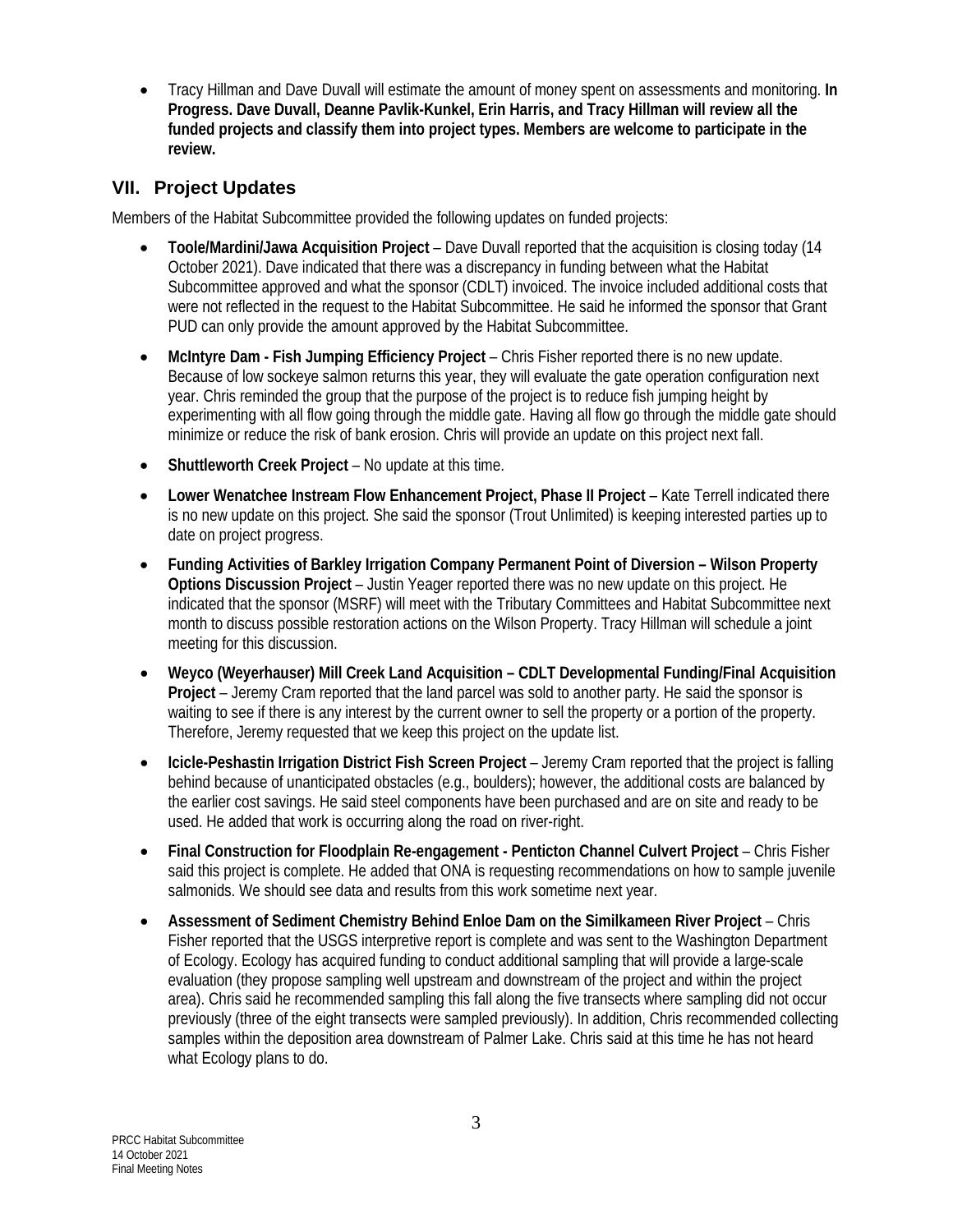- **Ben Canyon Creek Fish Passage Project** Kate Terrell shared that the sponsor is still in a holding pattern on this project. Given that bids received were two to three times higher than the engineer's estimate, the sponsor is planning to rebid the project this winter (see Time Extension Request below).
- **Cascade Orchards Icicle Creek Flow Restoration Project** Justin Yeager reported no new updates on this project. He said COID is planning to bid the project this fall or winter.
- **Anderson Acquisition – UBC Batie Habitat Project** Dave Duvall said the project will close today (14 October 2021). He requested that we keep it on the update list to stay informed on planned restoration work.
- **ORRI – Restoration of the Channelized VDS Section in Okanagan Falls Project** Chris Fisher reported there is no new update on this project.

## **VIII. Time Extension Request**

The Habitat Subcommittee received a time extension request from Trout Unlimited on the Ben Canyon Fish Passage Project. Because the construction bids the sponsor received during the last bid process were double or triple the engineer's estimates, the sponsor would like to rebid the project. Rebidding the project in December 2021 will hopefully result in more appropriate construction cost estimates. To that end, the sponsor requested a time extension from 31 December 2021 to 1 December 2022.

*Decision:* Members present unanimously approved the time extension on the Ben Canyon Fish Passage Project (Brandon approved the time extension before the meeting).

## **IX. Restoration/Protection Projects**

**Nason Ridge Road Decommission and Treatment Project from CCNRD** – The Habitat Subcommittee received a Specification Sheet from CCNRD titled, *Nason Ridge Road Decommissioning and Treatment*. The purpose of the project is to decommission up to four miles of road primarily within the Salmon Area and treat the Perimeter Road "blowout" area with an improved crossing. Crossing options include a steel bridge, culvert, or hardened ford crossing. These treatments are intended to reduce the recruitment of fine sediments into Nason Creek. The amount requested from the Habitat Subcommittee was \$250,000.

As noted above (see Nason Ridge Stewardship Plan Review), the Subcommittee will not approve funding for any restoration actions on the property until they approve a Stewardship Plan. Thus, they made no official decision on the proposed restoration project. Nevertheless, the Habitat Subcommittee did review the application and found it lacking sufficient detail to make a funding decision even if they had approved a Stewardship Plan. The application needs to identify which segments of road will be treated, what the specific treatments will be, and how much each specific treatment will cost. In addition, the Habitat Subcommittee will not fund a bridge or culvert to address the "blowout" area on the Perimeter Road. The sponsor needs to consider another option such as a hardened ford crossing. Finally, the sponsor needs to make sure the budget includes enough detail to evaluate the cost of each proposed action.

## **X. Administration**

**Nason Ridge Contract Review** – Dave Duvall and Tracy Hillman reviewed with the Habitat Subcommittee edits and comments received from CCNRD on the Nason Ridge Acquisition Project contract. The Habitat Subcommittee evaluated each comment/edit and determined whether they agreed with or disagreed with the proposed changes. Proposed changes were associated with sections on Appraisals, Habitat Restoration, Special Provisions (added by CCNRD), Reselling of Property, and Public Access. Tracy identified in the contract which suggested changes were approved by the Habitat Subcommittee and which ones were not. He also recorded suggested changes in language made by the Habitat Subcommittee. Tracy will send the edited contract to Dave Duvall, who will discuss it within Grant PUD and then share it with CCNRD.

**Acquisition Project Invoices** – Dave Duvall reported that on two separate occasions project sponsors have invoiced more than what the Habitat Subcommittee approved for acquisition projects. He said he talked with Tracy